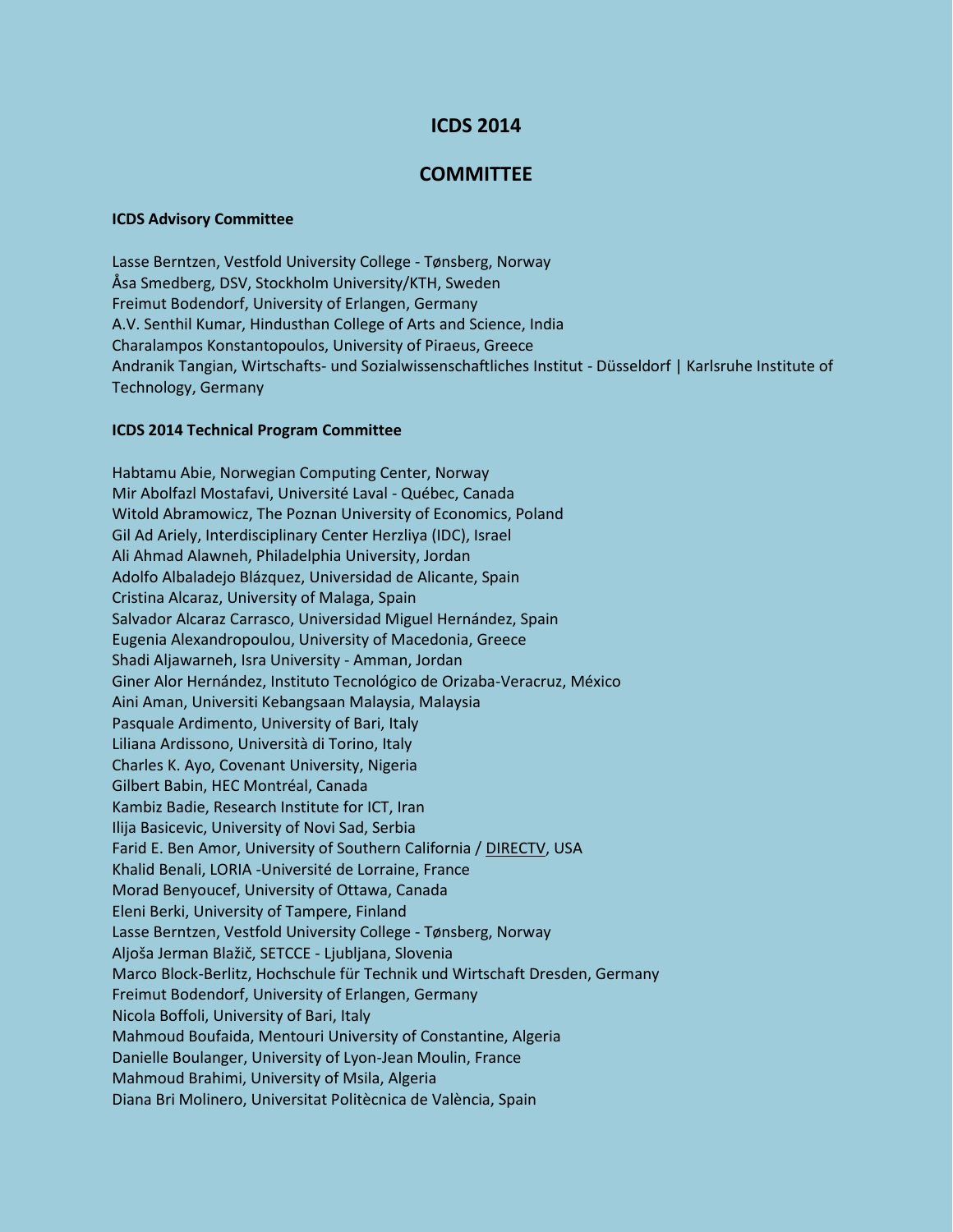Anna Brunstrom, Karlstad University, Sweden Alberto Caballero Martínez, Universidad Católica San Antonio de Murcia, Spain Joseph Cabrera, Marywood University, USA Luis M. Camarinha-Matos, New University of Lisbon, Portugal Maria Chiara Caschera, IRPPS-CNR - Rome, Italy Oscar Castillo, Tijuana Institute of Technology, Mexico Walter Castelnovo, University of Insubria, Italy Sudip Chakraborty, Valdosta State University, USA Ramaswamy Chandramouli, NIST, USA Shu-Ching Chen, Florida International University - Miami, USA Monica Chis, Frequentis A.G Austria, Romania Sung-Bae Cho, Yonsei University, Korea Kim-Kwang Raymond Choo, University of South Australia, Australia Kalloniatis Christos, University of the Aegean, Greece Yul Chu, University of Texas Pan American, USA Arthur Csetenyi, Budapest Corvinus University, Hungary Glenn S. Dardick, Longwood University, USA David Day, Sheffield Hallam University, UK Peter Day, University of Brighton, UK Gert-Jan de Vreede, University of Nebraska at Omaha, USA Jana Dittmann, University of Magdeburg, Germany Jerome Donet, Université de Lorraine, France Prokopios Drogkaris, University of the Aegean - Karlovasi, Greece Mohamed Dafir El Kettani, ENSIAS - University Mohammed V-Souissi – Rabat, Morocco Gerard De Leoz, University of Nebraska at Omaha, USA Pedro Felipe do Prado, University of São Paulo, Brazil Noella Edelmann, Danube University Krems, Austria Ahmed El Oualkadi, Abdelmalek Essaadi University, Morocco El-Sayed Mohamed El-Alfy, King Fahd University of Petroleum and Minerals, Saudi Arabia Jacques Fayolle, Télécom Saint-Etienne | Université Jean Monnet, France Matthias Finger, SwissFederal Institute of Technology, Switzerland Karla Felix Navarro, University of Technology, Sydney Robert Forster, Edgemount Solutions, USA Roberto Fragale, Universidade Federal Fluminense (UFF), Brazil Marco Furini, University of Modena and Reggio Emilia, Italy Shauneen Furlong, Territorial Communications Ltd.-Ottawa, Canada / University of Liverpool, UK Amparo Fúster Sabater, Information Security Institute (CSIC) – Madrid, Spain Daniel Gallego, Universidad Politécnica de Madrid, Spain Matjaz Gams, Jozef Stefan Institute, Slovenia Jean-Gabriel Ganascia, University Pierre et Marie Curie, France Miguel García, Universidad Politecnica de Valencia, Spain Christos K. Georgiadis, University of Macedonia, Greece Fekade Getahun, Addis Ababa University, Ethiopia Wasif Gilani, SAP Belfast, UK Pouria Goldaste, University of Tehran, Iran Genady Grabarnik, St. John's University - New York, USA Patrizia Grifoni, National Research Council of Italy, Italy David J. Gunkel, Northern Illinois University, USA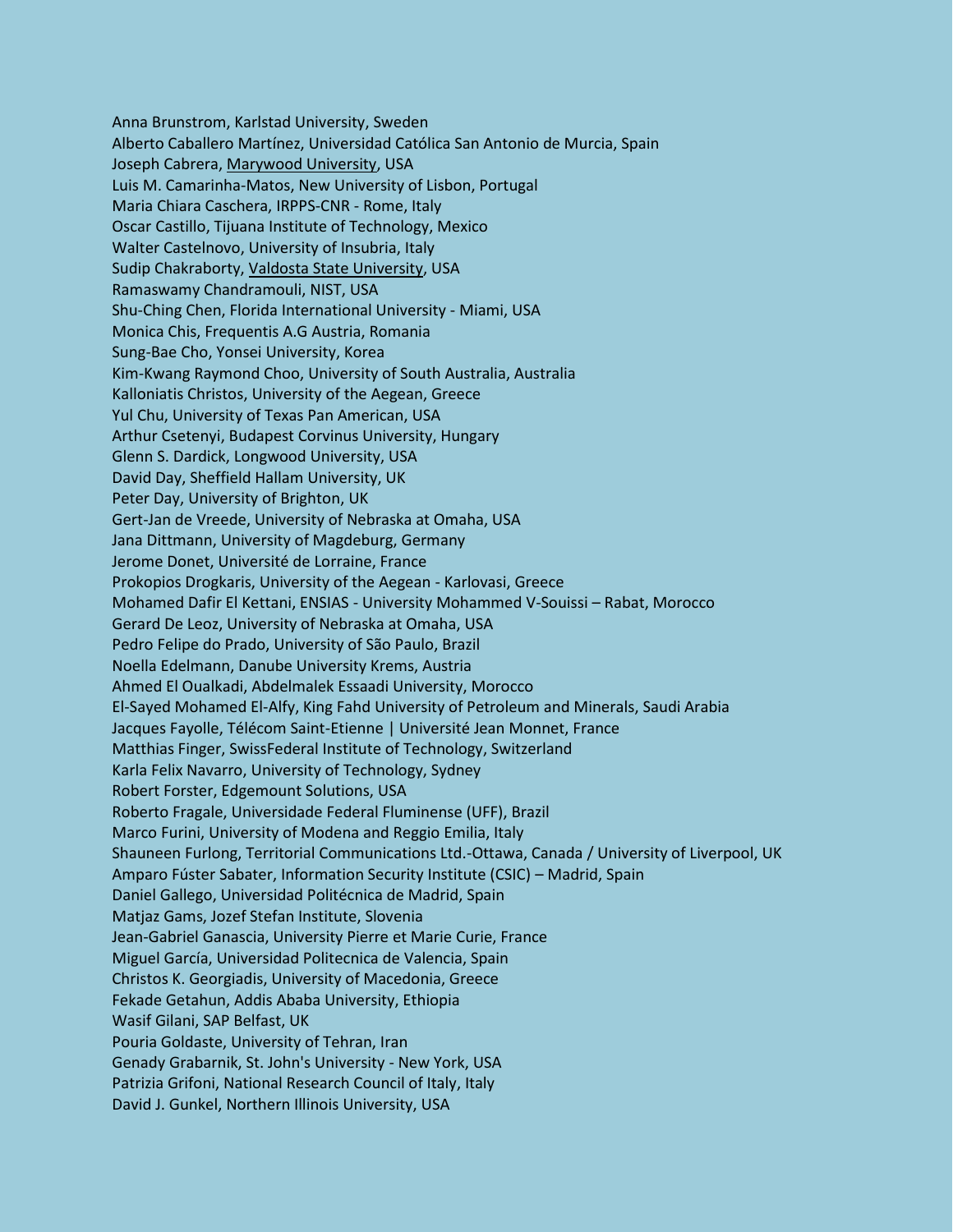Huong Ha, University of Newcastle, Singapore Panos Hahamis, University of Westminster - London, UK Gy R. Hashim, Universiti Teknologi Mara, Malaysia Aboul Ella Hassanien, Cairo University, Egypt Enrique Herrera-Viedma, University of Granada, Spain Johann Höchtl, Donau-Universität Krems, Germany Hana Horak, University of Zagreb, Croatia Osman Ibrahim, British University in Egypt, Egypt Rajesh Ingle, Pune University, India Hany Abdelghaffar Ismail, German University in Cairo (GUC), Egypt Marko Jäntti, University of Eastern Finland, Finland Edward Jaser, Princess Sumaya University for Technology - Amman, Jordan Maria João Simões, University of Beira Interior, Portugal Janusz Kacprzyk, Polish Academy of Sciences - Warsaw, Poland Sinchai Kamolphiwong, Prince of Songkla University - Songkhla, Thailand Atsushi Kanai, Hosei University, Japan Epaminondas Kapetanios, University of Westminster - London, UK Kimmo Karhu, Aalto University, Finland Sokratis Katsikas, University of Piraeus, Greece Nermine Khalifa, Arab Academy for Science & Technology, Egypt Spyros Kokolakis, University of the Aegean, Greece Károly Kondorosi, Budapest University of Technology and Economics (BME), Hungary Christian Kop, University of Klagenfurt, Austria Ah-Lian Kor, Leeds Metropolitan University, UK Andrew Kusiak, The University of Iowa, USA Jaroslaw Kozlak, AGH University of Science and Technology - Krakow, Poland Antti Lahtela, Unicta Ltd., Finland Timo Lainema, Turku School of Economics, Finland Wolfram Laaser, World Wide Education GmbH, Germany John Lee, University of Edinburgh, UK Igor Lemberski, Baltic International Academy, Latvia Gen-Yih Liao, Chang Gung University, Taiwan Diego Liberati, Politecnico di Milano, Italy Ralf Lindner, Fraunhofer Institute for Systems and Innovation Research, Germany Euripidis N. Loukis, University of the Aegean, Greece Xudong Luo, Sun Yat-sen University, China Antonio Marturano, Catholic University of the Sacred Heart, Italy Peter Mikulecky, University of Hradec Králové, Czech Republic Alok Mishra, Atilim University, Turkey Harekrishna Misra, Institute of Rural Management Anand, India John Morison, Queen's University - Belfast, UK Paulo Moura Oliveira, INESC TEC - INESC Technology and Science (formerly INESC Porto)| UTAD University, Portugal Debajyoti Mukhopadhyay, Maharashtra Institute of Technology, India Darren Mundy, University of Hull, UK Ahmad Nadali, Islamic Azad University, Iran Syed Naqvi, CETIC, Belgium Viorel Negru, West University of Timisoara, Romania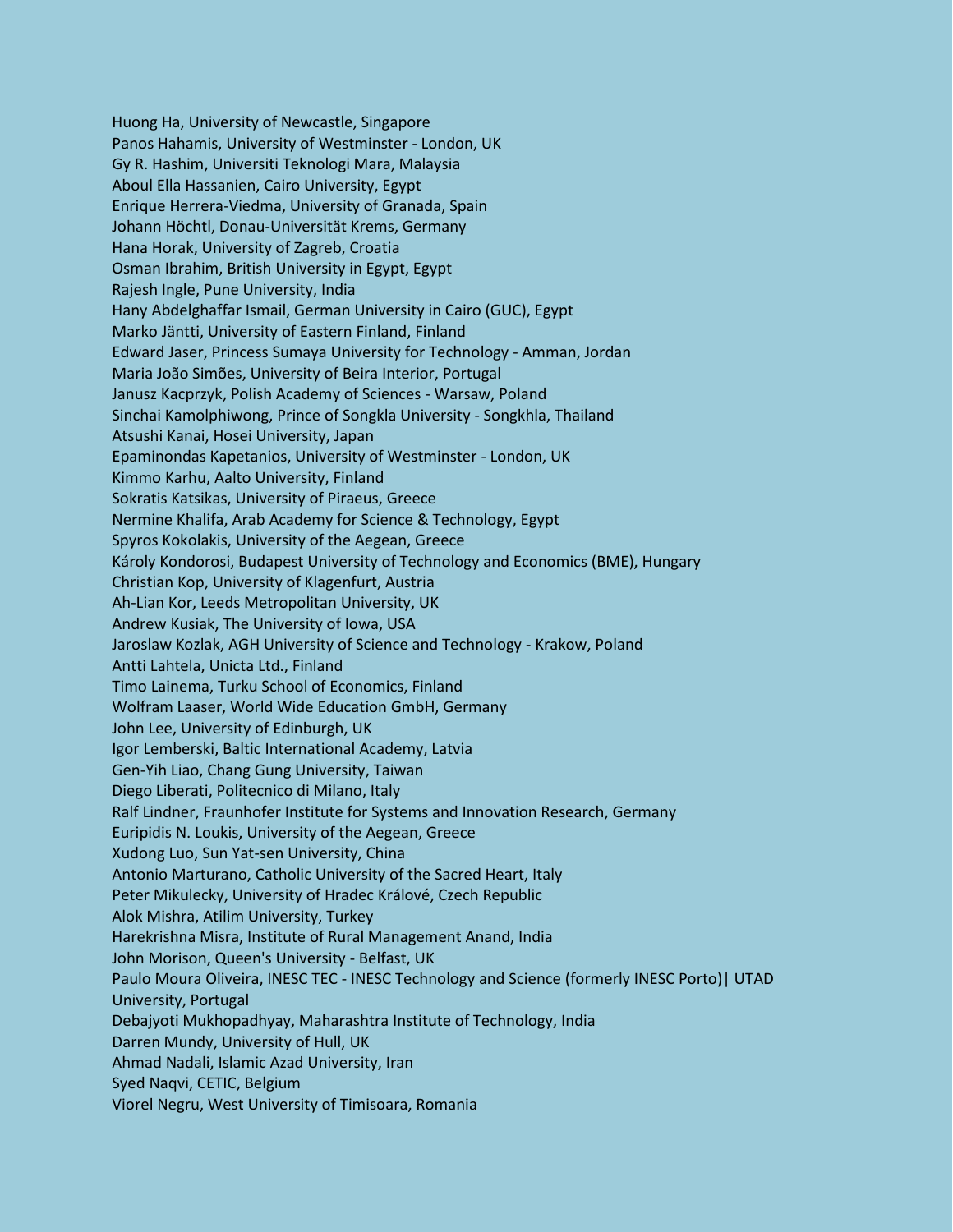Phuc V. Nguyen, Institut Polytechnique Saint-Louis, France Sang-Kyun Noh, FairApp, Inc., Korea Isabel L. Nunes, Universidade Nova de Lisboa – Caparica, Portugal Onook Oh, University of Nebraska at Omaha | State University of New York at Buffalo, USA M. Kemal Öktem, Hacettepe University - Ankara, Turkey Daniel E. O'Leary, University of Southern California, USA Mourad Ouziri, University of Paris Descartes, France Selma Ayse Ozel, Cukurova University, Turkey Nastou Panayotis, University of the Aegean, Greece Gerard Parr, University of Ulster, UK Carolina Pascual Villalobos, Universidad de Alicante, Spain Mirjana Pejic Bach, University of Zagreb, Croatia Jyrki T.J. Penttinen, Finesstel Ltd, Finland Mick Phythian, De Montfort University - Leicester, UK Isabel Pirillo, University of Camerino, Italy Roberto Polillo, University of Milano Bicocca, Italy Rajesh S. Prasad, Vishwakarma Institute of Information Technology – Pune, India Augustin Prodan, Iuliu Hatieganu University - Cluj-Napoca, Romania Juha Puustjärvi, University of Helsinki, Finland Christopher Rentrop, HTWG Konstanz, Germany Karim Mohammed Rezaul, Glyndwr University - Wrexham, UK Amirhossein Roshanzamir, BESTA International Inc., UAE Jarogniew Rykowski, Poznan University of Economics, Poland Francesc Saigi Rubió, Open University of Catalonia (UOC), Spain Claus-Peter Rückemann, Westfälische Wilhelms-Universität Münster / Leibniz Universität Hannover / North-German Supercomputing Alliance, Germany Antonio Ruiz Martínez, University of Murcia, Spain Taipale Sakari, University of Jyväskylä, Finland Imad Saleh, University Paris 8, France Czarina Saloma-Akpedonu, Ateneo de Manila University, Philippines Alain Sandoz, University of Neuchâtel, Switzerland Kurt Saunders, California State University, USA Ahlam Sawsaa, University of Huddersfield, UK Peter Schartner, Klagenfurt University | System Security Group, Austria Antoine Schlechter, Centre de Recherche Public - Gabriel Lippmann, Luxembourg Rainer Schmidt, Aalen University, Germany Andreas Schmietendorf, Berlin School of Economics and Law (HWR Berlin), FB II, Germany Thorsten Schöler, University of Applied Sciences Augsburg, Germany Sandra Sendra Compte, Polytechnic University of Valencia, Spain Dimitrios Serpanos, ISI/R.C. Athena & University of Patras, Greece Dharmendra Shadija, Sheffield Hallam University, UK Jamal Shahin, Vrije Universiteit Brussel, Belgium & University of Amsterdam, The Netherlands Hossein Sharif, University of Portsmouth, UK Larisa Shwartz, IBM T. J. Watson Research Center, USA Patrick Siarry, Université de Paris 12 – Creteil, France Pushpendra B. Singh, MindTree - Bangalore, India Georgios Ch. Sirakoulis, Democritus University of Thrace, Greece Åsa Smedberg, Stockholm University, Sweden